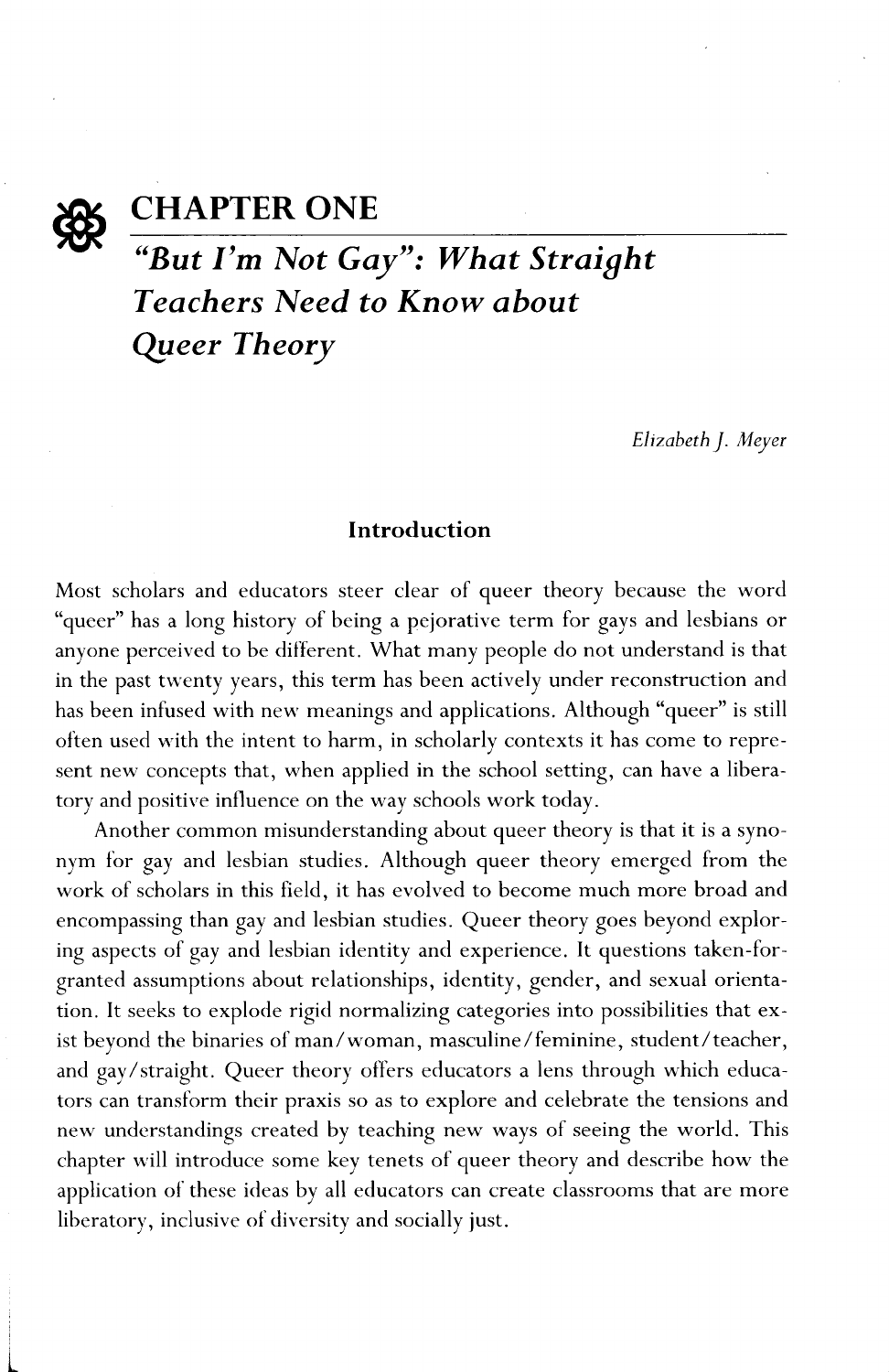**r** 

The first section describes how the persistence of homophobia and the related tool of sexism in schools harm everyone in the community and how the most basic expectation of school safety for all cannot be attained until these issues are addressed. The second section describes how gender codes work to limit the opportunities available to students and teachers in schools and society. The third section addresses the concepts of language and discourse and how understanding this form of power is essential to understanding how to transform school cultures. The fourth section explains several of the key ideas in Queer Theory that are most relevant to educators working in schools today. Finally, this chapter concludes with a brief summary of key points and a description of how queer theory and an application of queer pedagogies can move schools toward being more liberatory, inclusive, and socially just.

#### **The Harmful Effects of Homophobia and Heterosexism**

In recent years there has been growing attention paid to the important issue of violence in schools. The issue of bullying and harassment is one aspect of school violence that has received a significant amount of attention from the media as well as from school officials and community members. It is encouraging that this important issue is getting widespread attention, but much of the information about bullying and harassment is flawed because it fails to address some of the underlying social forces at work. As Martino and Pallotta-Chiarolli (2003) point out in their study of masculinities, *So What's a Boy?: Addressing Issues* if *Masculinity and Schooling,* the problem of bullying has been depoliticized and examined as isolated acts of teasing or violence rather than as a form of policing and enforcing the norms of our culture. They explain that, "bullying needs to be understood in terms which acknowledge the regime of normalizing practices in which sex/gender boundaries are policed for adolescent boys" (p. 54). These same processes shape adolescent girls' behaviors and relationships as well (Brown, 2003; Duncan, 2004). Since much of the bullying that occurs in schools is discriminatory in nature (Coalition, 2004; Harris, 2001; Kosciw & Diaz, 2006; Reis, 1999; Reis & Saewyc, 1999), it is clear that these behaviors act to create and support a social hierarchy that privileges mainstream identities and behaviors over marginalized ones.

This form of school violence is closely linked to the problems of homophobia and sexism in schools and has resulted in several court battles over how families, students, and teachers who do not conform to traditional notions of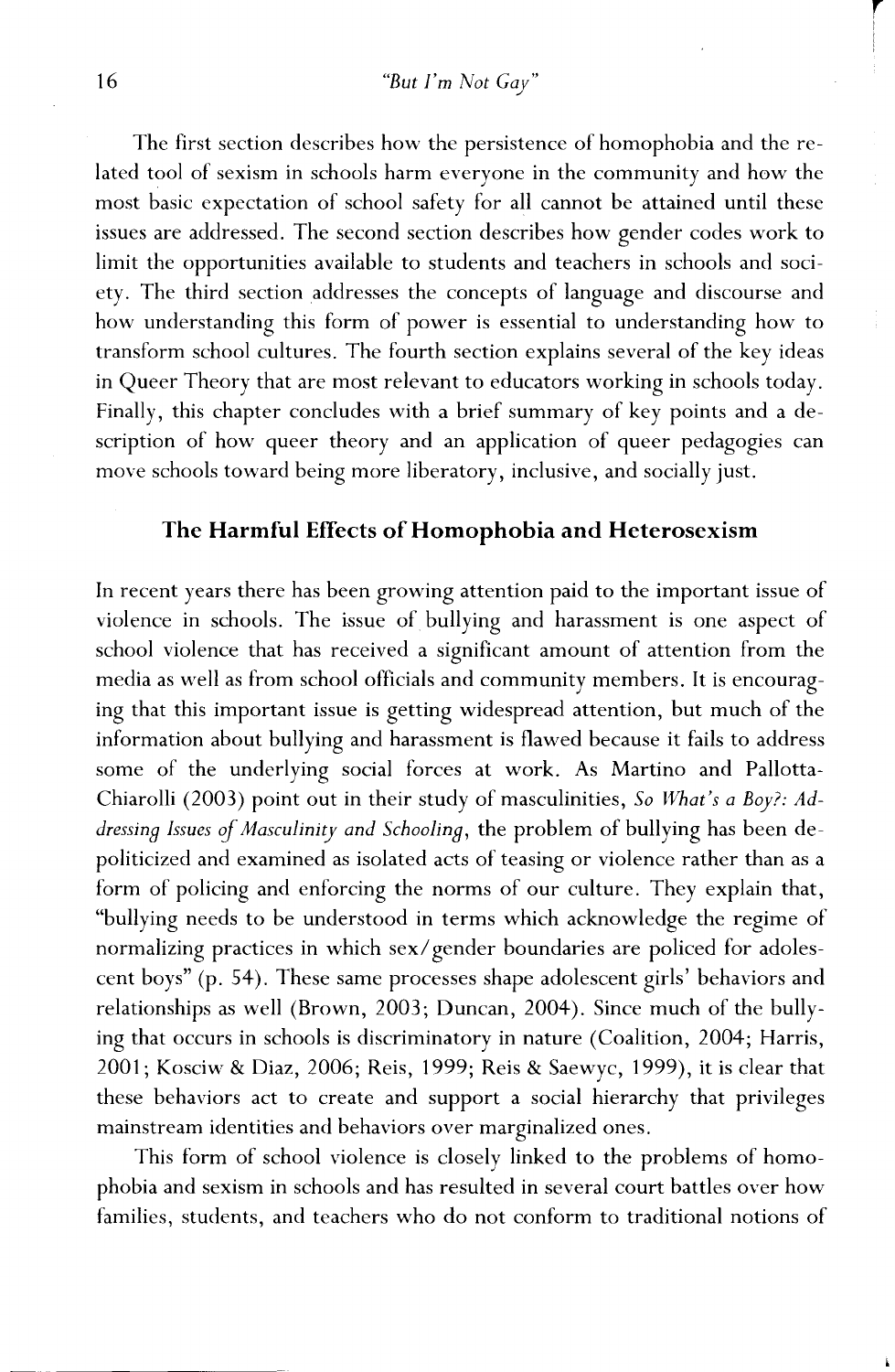heterosexual masculinity and femininity are allowed to participate in schools. A sample of recent North American cases includes the questions of censoring literature that represents same-sex families in a positive light ("Chamberlain v. Surrey School District No. 36," 2002); to educators being fired for being gay, lesbian or bisexual ("Vriend v. Alberta," 1998; "Weber v. Nebo School District," 1998); to the right of student groups to meet and discuss issues relating to relationships, sexuality, and sexual orientation ("East High Gay/Straight Alliance v. Board of Education of Salt Lake City School District," 1999); to students being violently and repeatedly harassed with homophobic taunts and slurs ("Nabozny v. Podlesny et al," 1996; "School District No. 44 v. Jubran," 2005). These cultural battles are being waged everyday in schools. Educators need to have accurate information and support to educate their students and communities around issues of gender, sex, sexual orientation, and how discrimination based on any of these grounds harms everyone in schools. By developing a more critical understanding of gender, sex, sexual orientation and how these identities and experiences are shaped and taught in schools, educators can have a profound impact on the way students learn, relate to others, and behave in schools.

## **How Gender Works to Limit Students' Opportunities**

The first aspect of queer theory that is important for teachers to understand is the function of traditional heterosexual gender roles in reinforcing and maintaining harmful power dynamics in schools and society. Many people have never questioned or examined how gender shapes our daily behaviors. The invisible nature of how masculinity and femininity are taught to children contributes to its strength. The purchasing of gender-"appropriate" toys and clothes for babies and young children is one way adults perpetuate these lessons. This is a good example of how hegemony works. Antonio Gramsci's concept of *hegemony* explains how groups in power are able to maintain structures that benefit them through gaining the consent of subordinate groups (1995). It is not done through overt or forceful means, but rather through subtle, yet powerful, messages that repeatedly permeate daily life.

Madeline Arnot (2002) explains that, "one of the ways in which male hegemony is maintained is obviously through schooling, where it is most easy to transmit a specific set of gender definitions, relations and differences while appearing to be objective" (p. 119). She describes how gender categories are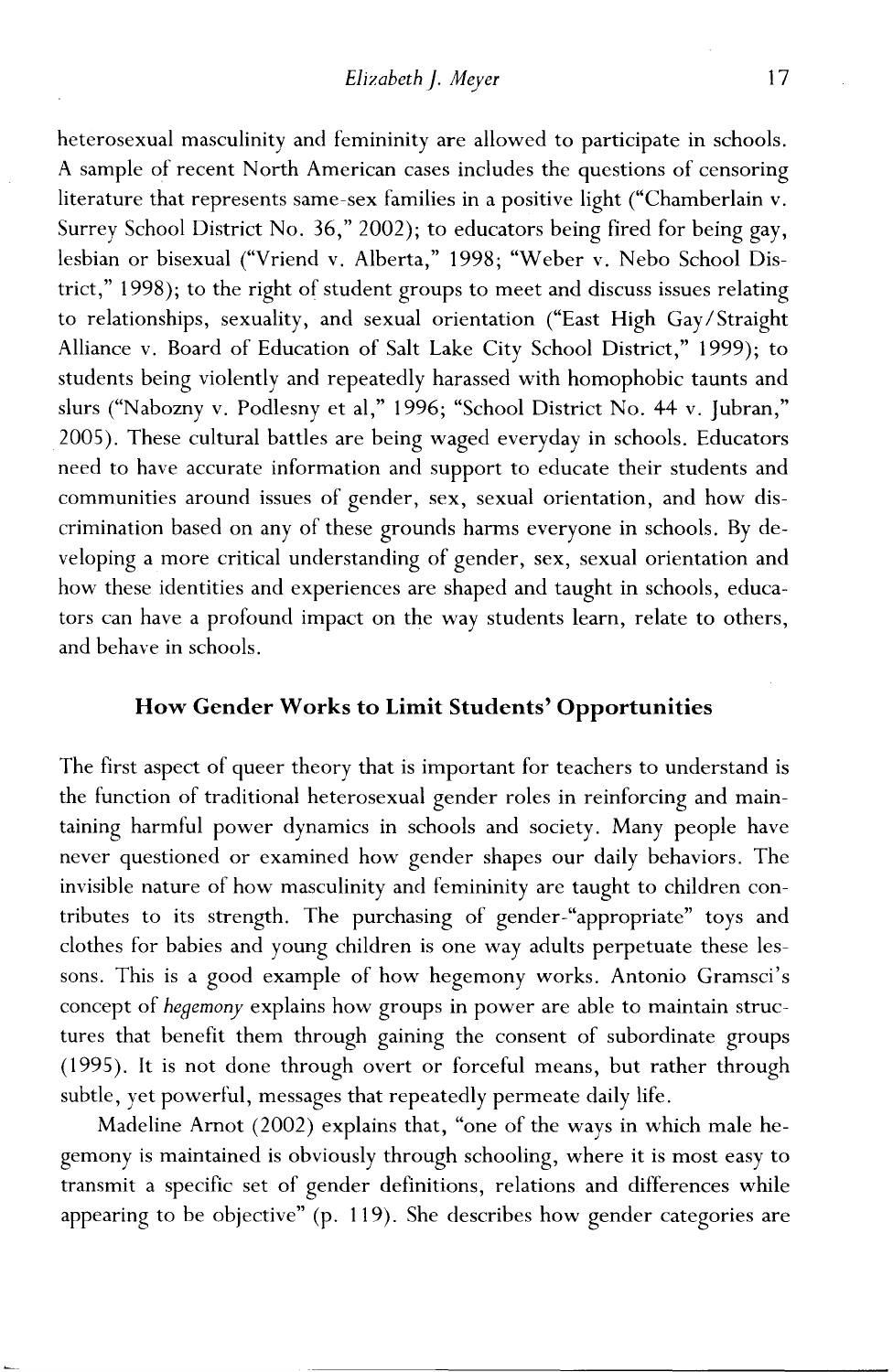#### 18 *"But I'm Not* Gay"

taught in schools and provide evidence for how these "arbitrary social constructs" (Arnot, 2002, p. 118) are reproduced through various social structures such as schools, families, religious institutions, and the media. One example of this is the role of adults in schools actively reinforcing these gender norms. It is not uncommon for students to be told to act more feminine if they are a girl, or more masculine if they are a boy in order to blend in and avoid harassment and discrimination at school. One student said that when she reported harassment, "they told me to get over it. That maybe if I acted more like a girl that I wouldn't get harassed so often" (Kosciw & Diaz, 2006, p. 39). This is why it is important for all educators to understand how gender codes function and how we can work against these narrow definitions that hurt us all.

Judith Butler's ( 1990) groundbreaking work *Gender Trouble* provides a framework for understanding how the social category of gender works. She takes a poststructural understanding of gender and explores it in-depth. Her concepts of gender performativity and the heterosexual matrix are of significant interest to understanding how homophobia and sexism work in schools. Butler shows how gender has been theorized as a "performance" of identity and how the narrow structures-or matrix-of heterosexuality contribute to our existing notions of gender. What this means is that our daily behaviors that signify our gender (separate from, but often related to, biological sex), such as clothes, hairstyle, manners of speech and body language, are external representations that are chosen and fall within a wide spectrum of masculinities and femininities. When these representations adhere to traditional expectations of a masculine male who partners with a feminine female, they are never questioned. However, if just one aspect of this equation is changed (for example, two masculine males walking together holding hands, or simply an androgynous or gender nonconforming person alone), the individuals become curiosities and are often subject to harassment or other unwanted attention.

Children learn very early in their lives about what cues represent boys and girls in our culture. They begin their school careers with this knowledge and work alongside their teachers to practice and perform these gender norms. Gender theorist Sandra Bem recounts an illustrative tale about when her son first attended nursery school. She prefaces the story by explaining the fact that she has taught her children that "being a boy means having a penis and testicles; being a girl means having a vagina, a clitoris, and a uterus; and whether you're a boy or a girl, a man or a woman, does not need to matter unless and until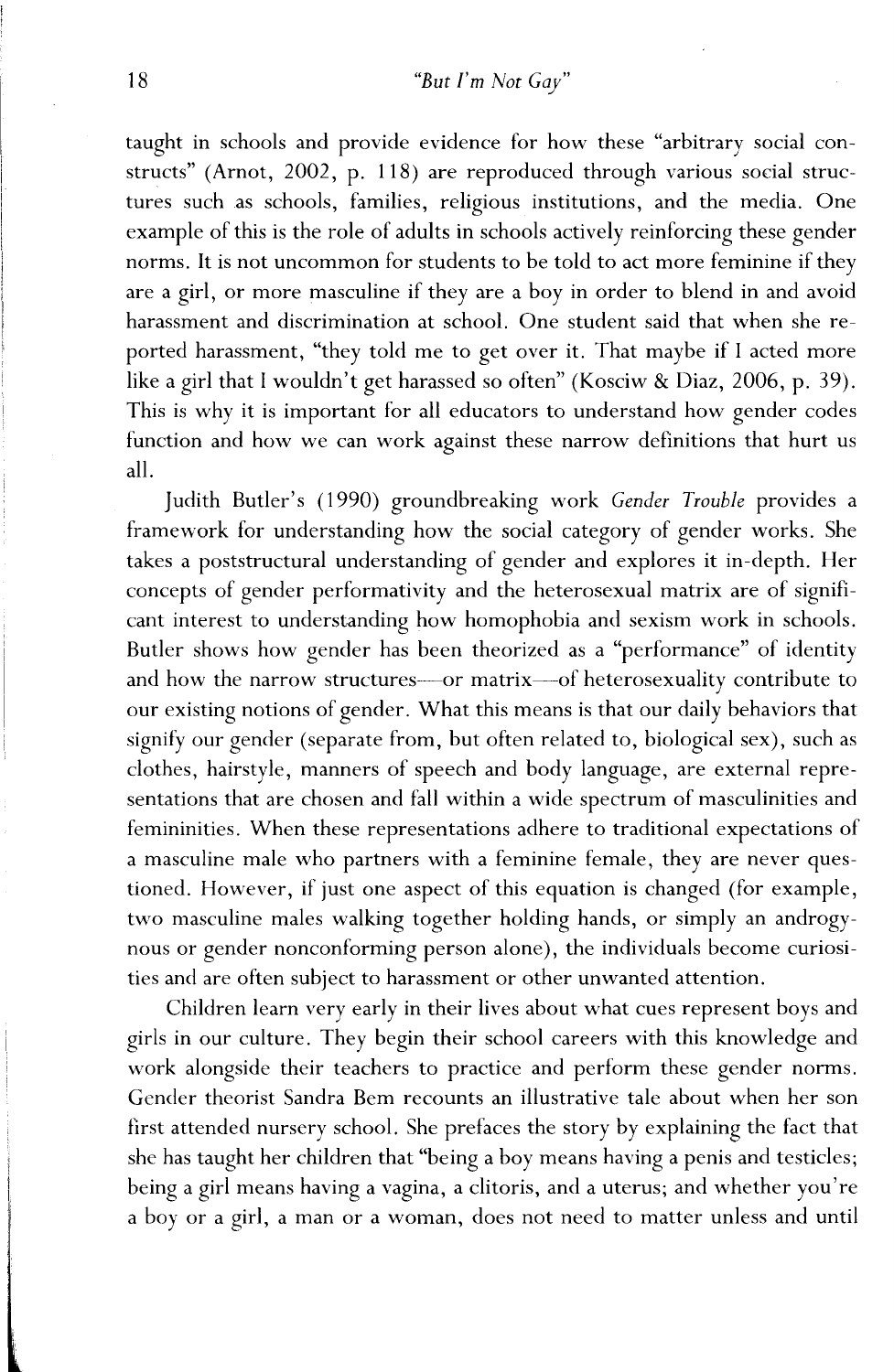you want to make a baby" (Bern, 1993, p. 149). She goes on to tell about the following experience:

Both the liberation that can come from having a narrow biological definition of sex and the imprisonment that can come from not having such a definition are strikingly illustrated by an encounter my son, Jeremy, had when he naively decided to wear barrettes to nursery school. Several times that day, another little boy insisted that Jeremy must be a girl because 'only little girls wear barrettes.' After repeatedly insisting that 'wearing barrettes doesn't matter; being a boy means having a penis and testicles,' Jeremy finally pulled down his pants to make his point more convincingly. The other boy was not impressed. He simply said, 'Everybody has a penis; only girls wear barrettes.' (p. 149)

This anecdote demonstrates that children learn at a very early age that it is not biological sex that communicates one's gender to the rest of society; rather it is the signifiers we choose to wear that will identify us as male or female. These choices are informed by codes that are explicitly and implicitly taught to children. Some examples of explicitly taught rules include comments like, "boys don't wear dresses" or "Mommies wear makeup to look nice." Implicitly taught, dress codes are more invisible and pervasive and include the layout of clothing stores, models in the media, and parental and peer influences.

The fact that most people wear clothes and accessories that are consistent with the gender role expectations for their biological sex demonstrates the strength of hegemony in the gender codes that we have been taught. Lyn Mikel Brown (2003) describes the harmful impacts of these codes in shaping young women's experiences in school,

By high school, many girls have become practiced in voicing these misogynistic cultural stereotypes of girls and women and ascribing them to other girls. It's as though girls become voluntary spokespersons for the status quo, missionaries for the heterosexual script when they claim that 'other' girls are 'hos' and 'bitches.' 'Other' girls are those held up to and judged through a male gaze, against male standards of behavior and beauty, cast in those now familiar derogatory roles: good girls or bad, Madonnas or \\·horcs. Cultural messages and childhood patterns of girlfighting have become crystallized for adolescent girls; they have become social reality. (p. 138)

All individuals are constrained by these gender codes. The strict expectations that accompany them severely limit girls' opportunities to be assertive, physically strong, and competitive; boys' opportunities to be creative, sensitive, and cooperative; and gender nonconforming youths' opportunities to express their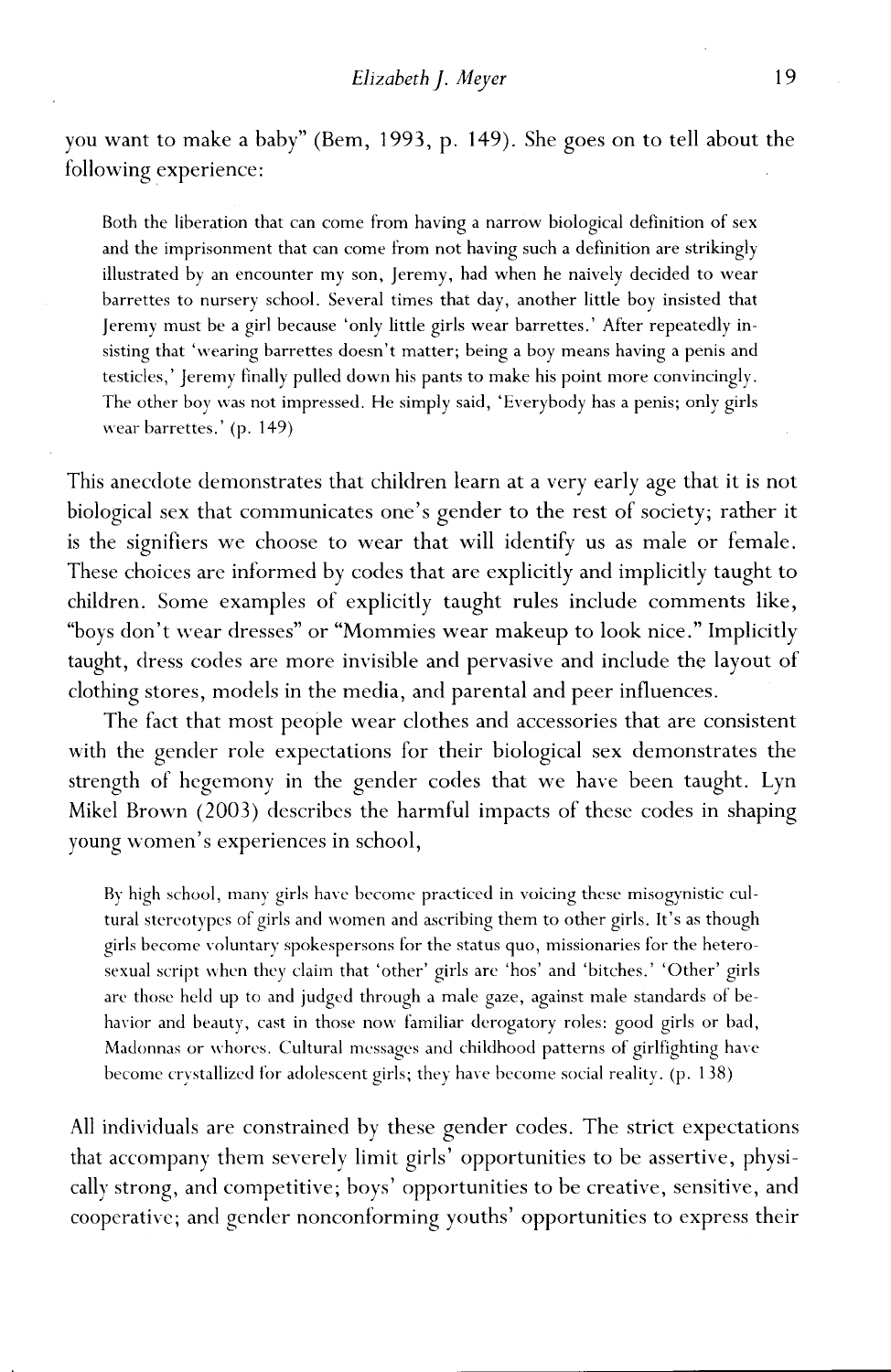,

gender freely. A nationwide study conducted in the United States by the Human Rights Watch supports this assertion,

It quickly became obvious from our research that the abuse of lesbian, gay, bisexual, and transgender youth is predicated on the belief that girls and boys must strictly adhere to rigid rules of conduct, dress, and appearances based on their sex. For boys, that means they must be athletic, strong, sexist, and hide their emotions. For girls, that means they must be attentive to and flirtatious with boys and must accept a subordinate status to boys. Regardless of their sexual orientation or gender identity, youth who violate these rules are punished by their peers and too often by adults. (Bochenek & Brown, 2001, p. 49)

Gendered harassment, which includes homophobic harassment, (hetero) sexual harassment and harassment for gender nonconformity, is one very clear way that society polices and reinforces this heterosexual matrix. By targeting students who openly identify as gay or dress and act in gender non-conforming ways, heterosexual male hegemony is supported and marginalized identities continue to be oppressed. Additionally, when schools fail to intervene or punish perpetrators appropriately, the structure of the school system is supporting these psychologically harmful policing behaviors in order to support existing dominant ideologies. The psychological harm caused by these behaviors has tangible and long-term effects. Students who are targeted for harassment in schools have been shown to have increased feelings of depression, lower selfworth, and are at a greater risk to abuse drugs and alcohol as well as to attempt suicide (Bond, Carlin, Thomas, Rubin, & Patton, 2001; GLSEN, 2005; Hand & Sanchez, 2000; Reis & Saewyc, 1999). Schools also actively silence and censor any discourse that could be seen as positive toward homosexuality. These concepts of power and control lead us into a discussion of how the use of language and activities of surveillance in schools contribute to homophobic attitudes and to reinforcing the heterosexual norm.

#### **How Ignoring Homophobia Teaches Intolerance**

Language is power. The ability to name and create concepts through discourse is a form of control and domination. These concepts were introduced by such theorists as Derrida (1986a; 1986b), Lacan (1957/1986), and Foucault (1975, 1980, 1986a, 1986b). They explored the power of words as signifiers to constitute a subject and his/her experiences as well as the structures in society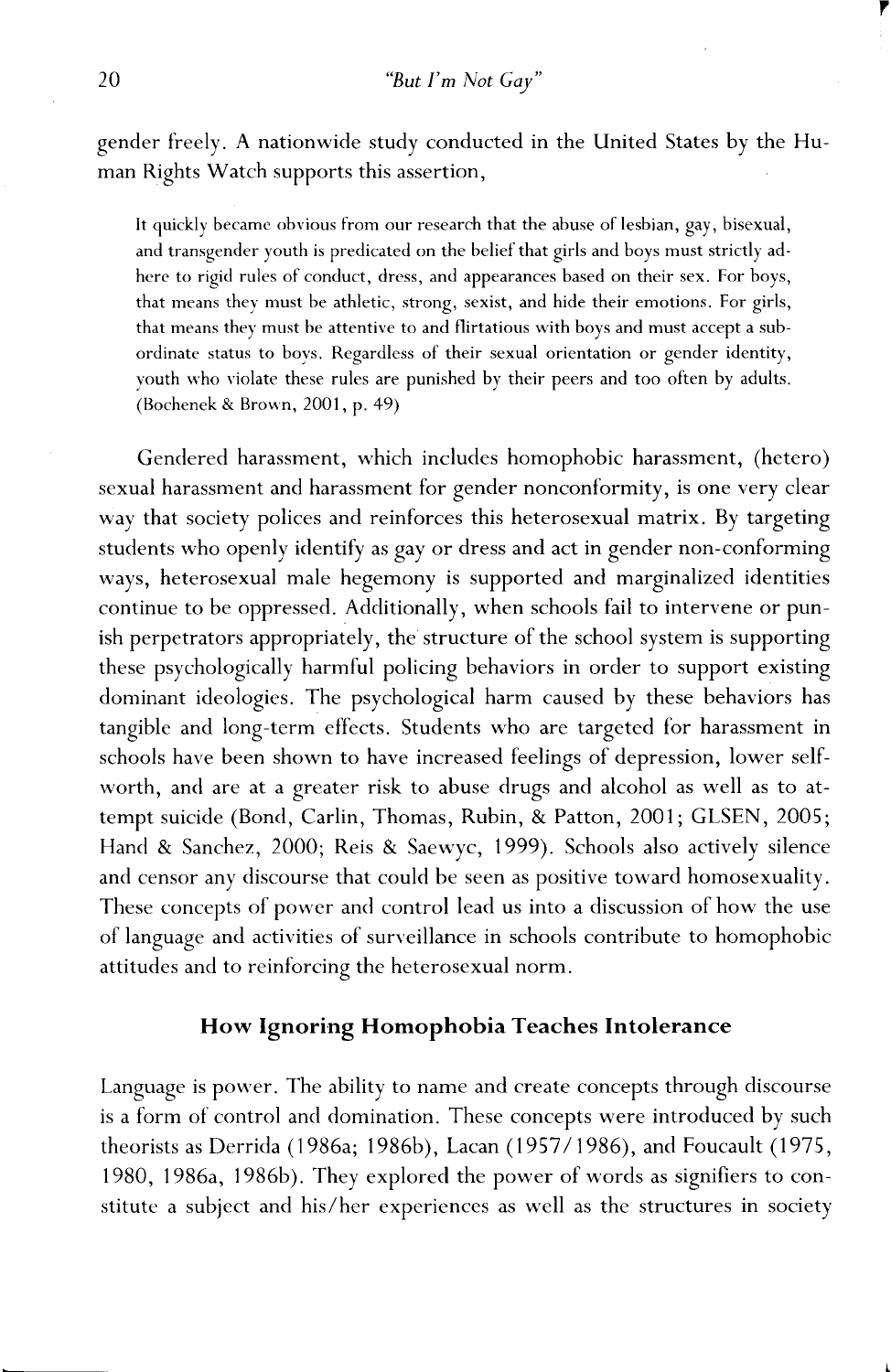that police and reinforce the dominant ideology through discursive practices. McLaren (1998) clarifies how these forces work:

discourse and discursive practices influence how we live our lives as conscious thinking subjects. They shape our subjectivities (our ways of understanding in relation to the world) because it is only in language and through discourse that social reality can be given meaning. Not all discourses are given the same weight, as some will account for and justify the appropriateness of the status quo and others will provide a context for resisting social and institutional practices. (pp. 184-185)

Historically, society has constructed homosexuality as an illness, a deviance, and a sin. This discourse was created through psychological research, religious ideologies, and the political and financial privileging of heterosexual and monogamous family structures by the state. This discourse has been disrupted and challenged by the gay rights movements that gained momentum in the 60s and 70s. Many authors have examined the social, historical, and political forces that have worked together to construct the idea of the homosexual and then demonize it (Bern, 1993; Foucault, 1980; Jagose, 1996; Sears, 1998; Weeks, 1985).

Heterosexism, compulsory heterosexuality (Rich, 1978/1993), the heterosexual matrix (Butler, 1990), and gender polarization (Bem, 1993) are all different terms that seek to explain the discursive practices that present opposite-sex attraction and sexual behavior as the dominant and assumed social practice. The concept of homosexuality, and subsequently, heterosexuality by oppositional definition, is just over a century old (Jagose, 1996, p. 17). The resulting prejudice against those who deviate from this social script has been carefully developed by institutional heterosexism through the powerful institutional discourses of organized religion, medicine, sexology, psychiatry, and psychology (Bem, 1993, p. 81). Sandra Bem explains how the cultural lens of *9ender polarization* works to reinforce heterosexuality by serving two major functions, "first, it defines mutually exclusive scripts for being male and female. Second, it defines any person or behavior that deviates from these scripts as problematic...taken together, the effect of these two processes is to construct and naturalize a gender-polarizing link between the sex of one's body and the character of one's psyche and one's sexuality" ( 1993, p. 81).

These powerful social discourses are generated through various institutions including schools. Educational structures wield extraordinary ideological power due to their role in teaching what the culture has deemed as important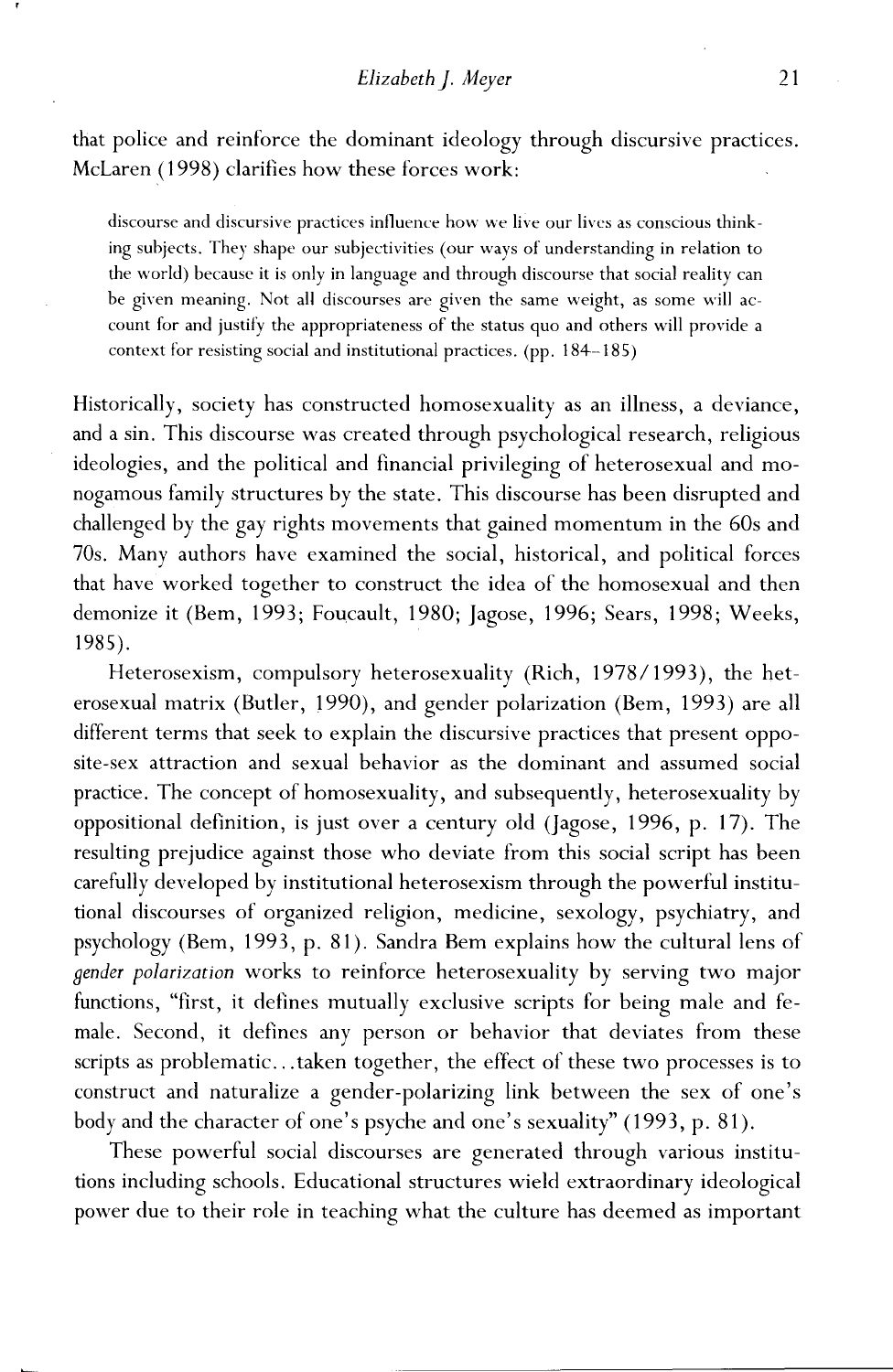and valuable to future generations. Ministries of Education, textbook publishers, and teachers determine what lessons are passed on to students and whose knowledge or "truth" is valued (Apple, 1990, 2000). Subsequently, schools are important sites that contribute to the normalization of heterosexual behavior. In Richard Friend's article, "Choices, Not Closets," he exposes two ways that such lessons are passed on in schools through the processes of systematic inclusion and systematic exclusion. Systematic inclusion is the way in which negative or false information about homosexuality is introduced in schools as a pathology or deviant behavior. Systematic exclusion is "the process whereby positive role models, messages, and images about lesbian, gay and bisexual people are publicly silenced in schools" (Friend, 1993, p. 215). Ironically, schools make efforts to desexualize the experience of students while they simultaneously affirm heterosexual behavior and punish those who appear to deviate from it. Epstein and Johnson explain,

Schools go to great lengths to forbid expressions of sexuality by both children and teachers. This can be seen in a range of rules, particularly those about selfpresentation. On the other hand, and perhaps in consequence, expressions of sexuality provide a major currency and resource in the everyday exchanges of school life. Second, the forms in which sexuality is present in schools and the terms on which sexual identities are produced are heavily determined by power relations between teachers and taught, the dynamics of control and resistance. (1998, p. 108)

These acts of surveillance are rooted in Foucault's (1975) concept of the Panopticon-an all-seeing, yet completely invisible source of power and control. This type of surveillance and control is particularly effective because we all unknowingly contribute to it unless we actively work to make it visible by questioning and challenging it. Another example of this panopticonic power is seen in what Mills (1996) calls "containment discourses." He explains how these methods of control are employed to limit work by teachers that push the boundaries of what is "comfortable,"

The discourse of teacher 'professionalism' is one of the most powerful educational discourses in its containment of teacher-student challenges to the existing heteronormative order. It regulates and monitors the boundaries between students and teachers so that much remains deliberately unspoken or unconsciously unseen. Teachers who resist the heteronormativity of the school, of one's teaching peers, are liable to be accused of unprofessional activity or have their careers ended. (cited in Martino & Pallotta-Chiarolli, 2003, p. 227)

I

l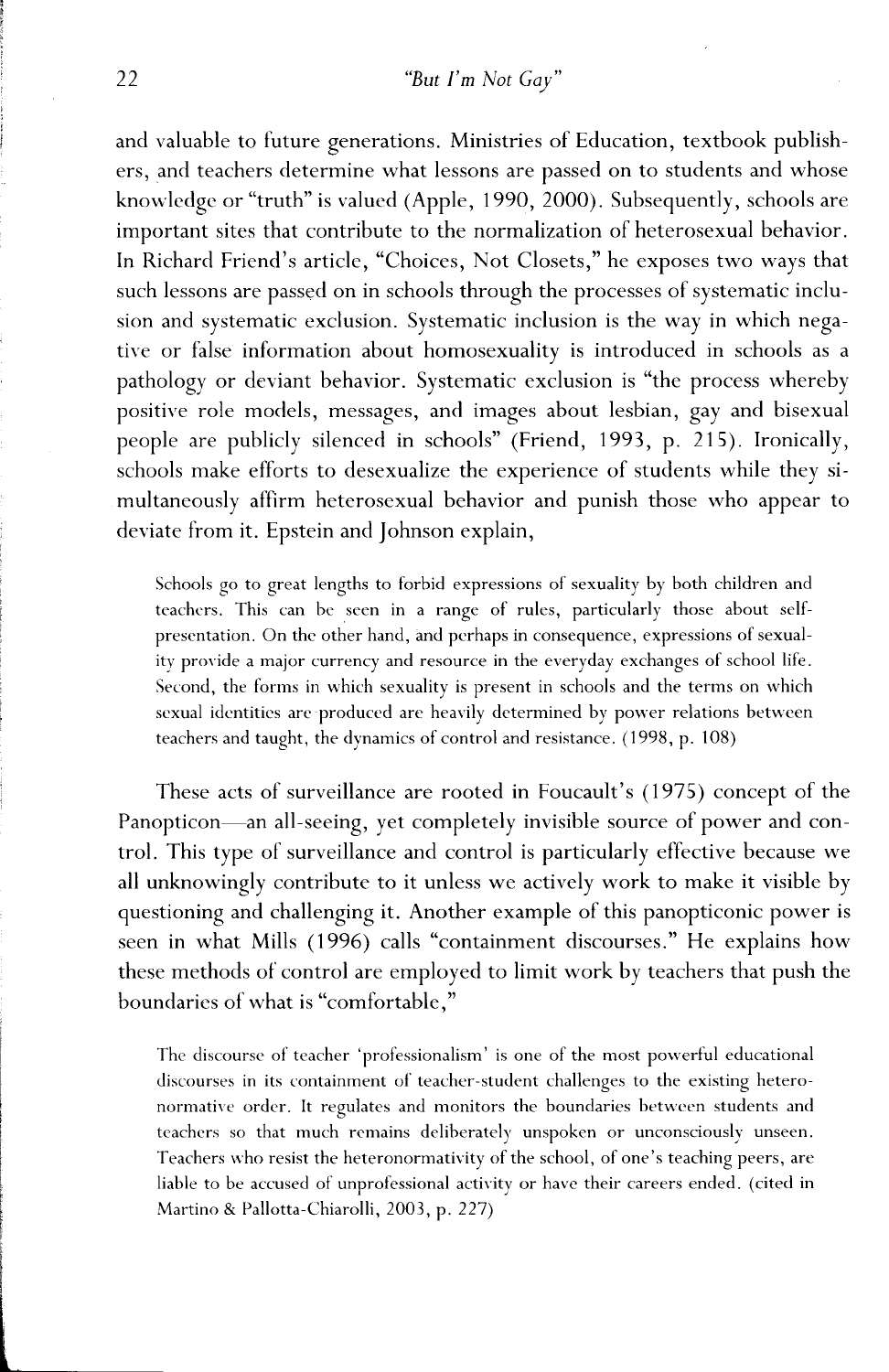This is one of the most powerful ways that schools reinforce heterosexism. Through the surveillance and policing of bodies and language, school structures mandate hyperheterosexuality using the curriculum and extracurricular activities. The heterosexuality of the curriculum is invisible to many, but some examples include: the exclusive study of heterosexual romantic literature, the presentation of the "nuclear" heterosexual two-parent family as the norm and ideal, and teaching only the reproductive aspects of sexuality and abstinenceonly sex education. Other forms of relationships and the concept of desire, or eros, are completely omitted from the official curriculum (Britzman, 2000; Pinar, 1998). Extracurricular functions that teach this hyperheterosexuality include Valentine's Day gift exchanges, kissing booths at school fairs, and deeply entrenched prom rituals that include highly gendered formal attire (tuxedos and gowns) and the election of a "king" and a "queen." This prom ritual has begun to be subverted by alternative proms often organized by gaystraight alliances and community youth groups. At these events there are sometimes two kings (a male king and female "drag king") and two queens (a female queen and a male "drag queen").

Art Lipkin's (1999) groundbreaking work, *Understanding Homosexuality*, *Changing Schools,* provides in-depth accounts of the discrimination experienced by gay, lesbian, and bisexual educators as well as the painful and enduring stories of students who were emotionally and physically harassed for their perceived or actual nonheterosexual, nongender conforming performance of identity. In other words, schools are not safe for "guys who aren't as masculine as other guys" or "girls who aren't as feminine as other girls" (Coalition, 2004). Although the people in control of the school are not directly inf1icting the harassment and harm on the nonconforming students (in most cases), it is their lack of effective intervention in cases of homophobic and sexual harassment (Coalition, 2004; Harris, 2001; Kosciw & Diaz, 2006; NMHA, 2002) along with the invisible scripts of the school that are reinforced through surveillance and discipline that sends the message that these borderland identities are not valued or welcomed.

Heterosexism and its more overt partner, homophobia, are very clearly linked to cultural gender boundaries and are informed by the imbedded practice of misogyny. The most effective challenge to any boy's masculinity is to call him "gay," "homo," "fag," or "queer" (Epstein & Johnson, 1998; Mac an Ghaill, 1995; Martino & Pallotta-Chiarolli, 2003). What is being challenged is his masculinity—his gender code—but it is being done by accusing him of be-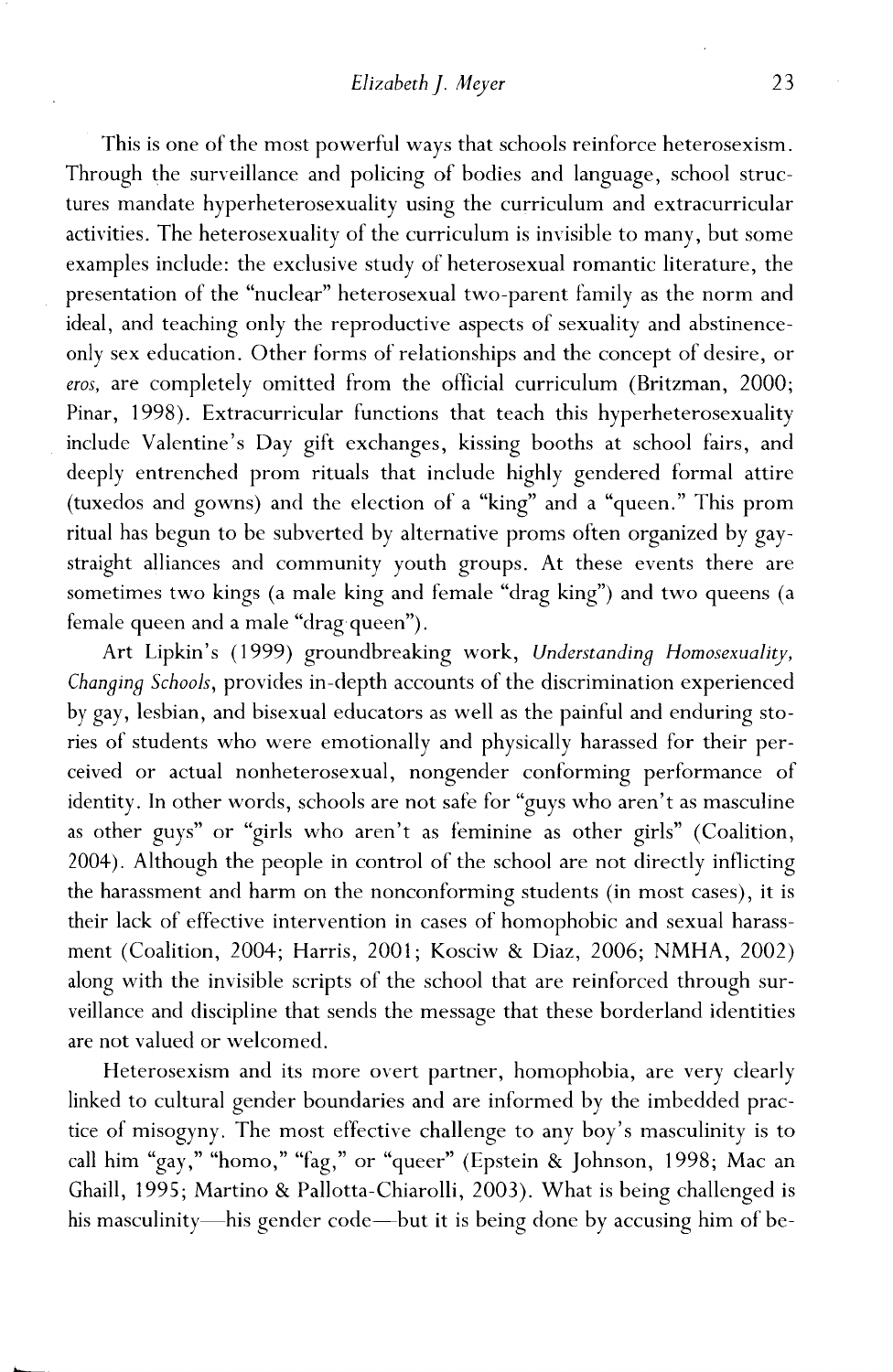'

ing gay, which is equated with being "feminine." Girls are also subject to similar kinds of policing (Brown, 2003; Duncan, 2004), but research shows that it is much more prevalent among male students (Coalition, 2004; Harris Interactive, 2001). It is for this reason that some activists and educators are pushing for a deconstruction of gender codes and delabeling of sexual orientations. By continuing to live within prescribed linguistic and behavioral matrices, the hierarchical binaries of male-female and gay-straight remain unchallenged. This work of dismantling socially invented categories is necessary to create educational spaces that liberate and create opportunities as opposed to limiting and closing down the diversity of human experiences. We must move toward understanding identities and experiences as falling on a continuum of gender expressions and sexual orientations. In order to move in this direction, understanding the work of liberatory educational theorists is essential to initiating educational practices that seek to transform oppressive educational spaces.

# **How Queer Pedagogy Can Transform Schools**

South American educator and activist Paulo Freire ( 1970/ 1993) is widely recognized for advancing the concepts of liberatory pedagogy and consciousnessraising, or conscientização. He worked with oppressed groups to resist and counteract social structures in order to critically interrogate and transform them. This concept of education as praxis was influential for many educators and activists who shared Freire's ideals of creating a nonoppressive and equitable society. Although Freire has been widely criticized by feminists for his sexist language and assumptions, many thinkers have taken his ideas and built upon them to include antisexist and antiracist work as a form of liberatory pedagogy. In education, feminist pedagogy has built on Freire's concepts to work toward more liberatory educational experiences for all students. In her article, "Rereading Paulo Freire," Kathleen Weiler (2001) points out many of the similarities in the feminist and Freirean pedagogies. She writes, "Like Freirean pedagogy, feminist pedagogy emphasizes the importance of consciousness raising, the existence of an oppressive social structure and the need to change it, and the possibility of social transformation" (p. 68). She goes on to make the distinction that feminist pedagogy is different in that it includes an analysis of patriarchy and attempts to develop an education that is supportive to women. Many scholars of color, lesbian scholars, and Marxist theorists have critiqued much feminist work as being narrowly centered in the realm of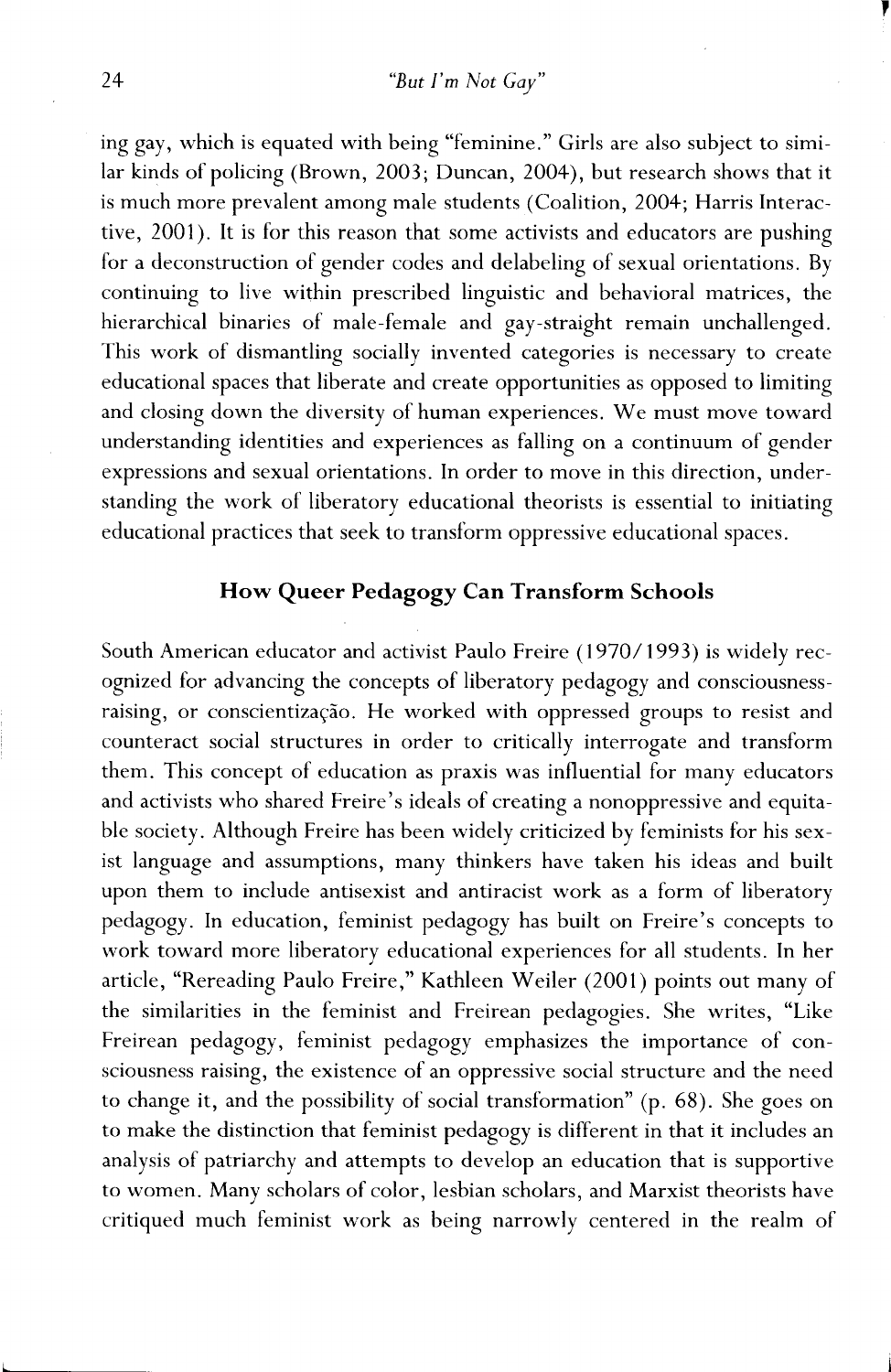white, middle class, heterosexual privilege. Gay and lesbian researchers have also had a history of working from a white, middle class, patriarchal perspective. Although many poststructural feminists and critical theorists have worked to address these issues, queer theory has learned from this history. Queer theorists have consciously worked to understand the many intersecting layers of dominance and oppression as possible. Liberatory pedagogy and queer pedagogy are mutually reinforcing philosophies that share a radical vision of education as the path to achieving a truly equitable and just society.

In April 2004, the Lesbian and Gay Studies Special Interest Group (SIG), at the annual meeting of the American Educational Research Association, voted to change its name to Queer Studies. This marked an important shift in focus and demonstrates where the work in the area of sexual orientation, gender, and education is headed. In her review of the literature, *Come Out, Come Out, Wherever You Are: A Synthesis* cf *Qyeer Research in Education,* Janna Jackson (2001) demonstrates the evolution in research and language examining homosexuality and schooling. In studies predating 1990, she noted that they presented homosexual youth as victims, focusing primarily on the experiences of gay men, and none of the studies presented teachers as political agents. As research in this field evolved, later studies (1994-1996) began questioning the construction of gender roles and viewed youth as active agents in creating their own identities. Finally, Jackson noted that every study post-1997 addressed the hidden curriculum of schools, "transmitting dominant heterosexist ideology to the younger generation" (Jennings cited in Jackson, 2001, p. 26). Thus her review of research recorded how the field of gay and lesbian studies has made a radical shift from studying an imagined, unified experience of being gay in schools to a more broad and open understanding of how categories of gender and sexuality are learned and experienced in schools, and has clearly documented the epistemological and pedagogical effects of the emergence of Queer Theory.

Queer pedagogues have continued to build on the ideals of critical theory and feminism, but move them further into the realm of the postmodern. The concept of "queer" as a more inclusive and empowering word for the gay and lesbian experience emerged in the early 1990s as a controversial and deeply political term (Jagose, 1996, p. 76). "Queer" is understood as a challenge to traditional understandings of sexual identity by deconstructing the categories, the binaries, and language that supports them. Butler's *Gender Trouble* and Sedgwick's "Epistemology of the Closet" (1990/1993) were influential works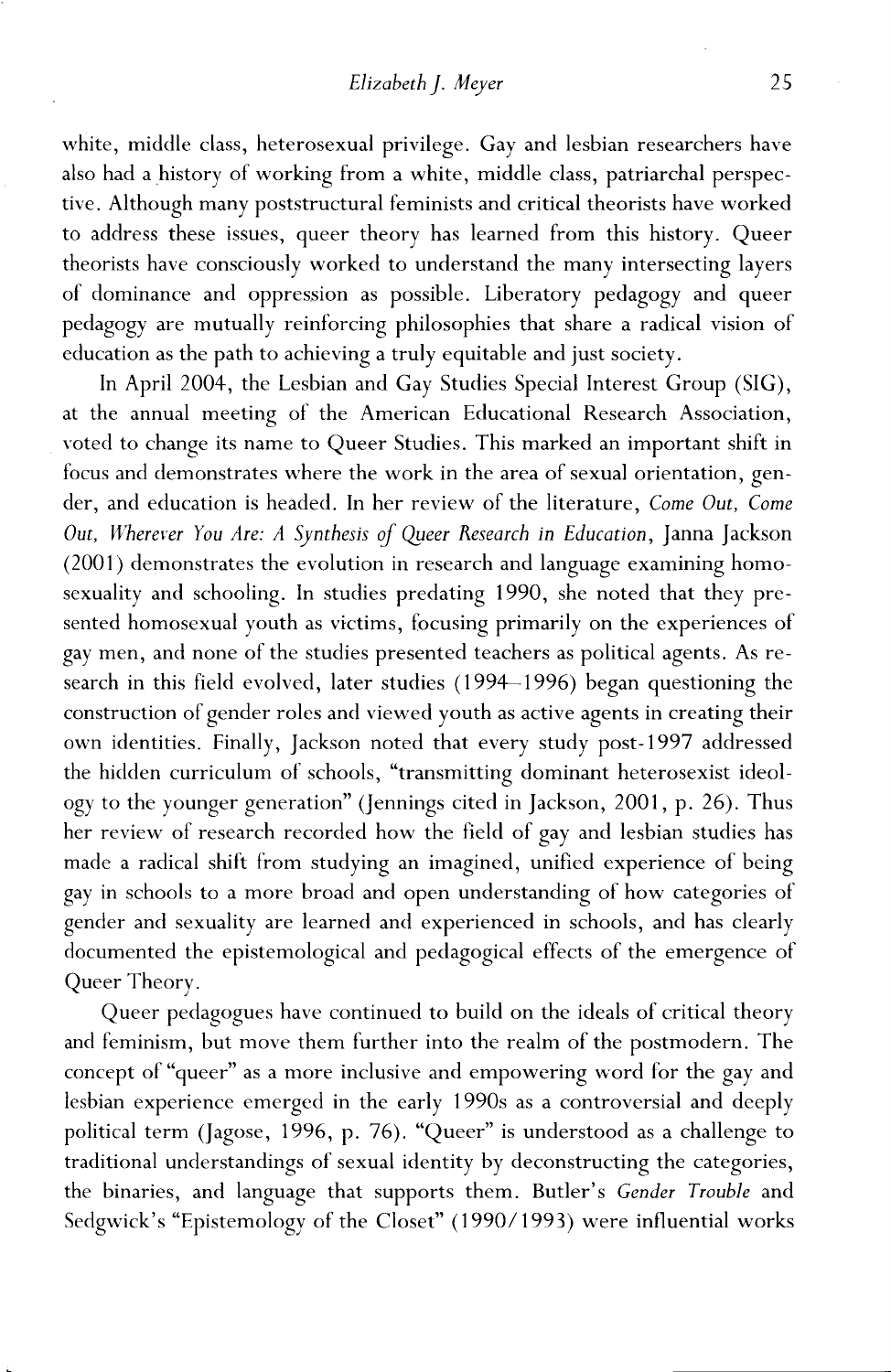for this emerging school of thought. Jagose explains that queer theory's most influential achievement is to specify "how gender operates as a regulatory construct that privileges heterosexuality and, furthermore, how the deconstruction of normative models of gender legitimates lesbian and gay subjectpositions" (Jagose, 1996, p. 83). What the concept of queer truly seeks to do is disrupt and challenge traditional modes of thought and, by standing outside them, examine and dismantle them. Deborah Britzman (1995), a leading theorist in this field, explains how she understands Queer Theory and its role in learning,

Queer Theory offers methods of critiques to mark the repetitions of normalcy as a structure and as a pedagogy. Whether defining normalcy as an approximation of limits and mastery, or as renunciations, as the refusal of difference itself, Queer Theory insists on posing the production of normalization as a problem of culture and of thought. (p. 154)

In Kevin Kumashiro's (2002) work *Troubling Education: Queer Activism and Antioppressive Pedagogy,* he writes, "learning is about disruption and opening up to further learning, not closure and satisfaction" (p. 43) and that "education involves learning something that disrupts our commonsense view of the world" (p. 63). While marginalized groups employ new strategies to challenge dominant ideologies, these entrenched discourses push back. Resistance is offered up by the dominant structures of society to forces that try to change them. Britzman (2000) presents the queer theoretical approach to understanding this opposition in outlining three forms of resistance to sexuality: structural, pedagogical, and psychical. She asserts the need to challenge all forms of resistance. She specifically addresses how sexuality is currently inserted into the school curriculum. She notes, "this has to do with how the curriculum structures modes of behaviour and orientations to knowledge that are repetitions of the underlying structure and dynamics of education: compliance, conformity, and the myth that knowledge cures" (p. 35). *Structural resistance* is especially resilient to change as it refers to the "very design or organization of education" (p. 34). In discussing how to challenge *pedagogical* forms of resistance, she encourages educators to recognize the power that *eros* can play in teaching. By understanding sexuality as a force that "allows the human its capacity for passion, interests, explorations, disappointment, and drama" and "because sexuality is both private and public-something from inside of bodies and something made between bodies-we must focus on sexuality in terms of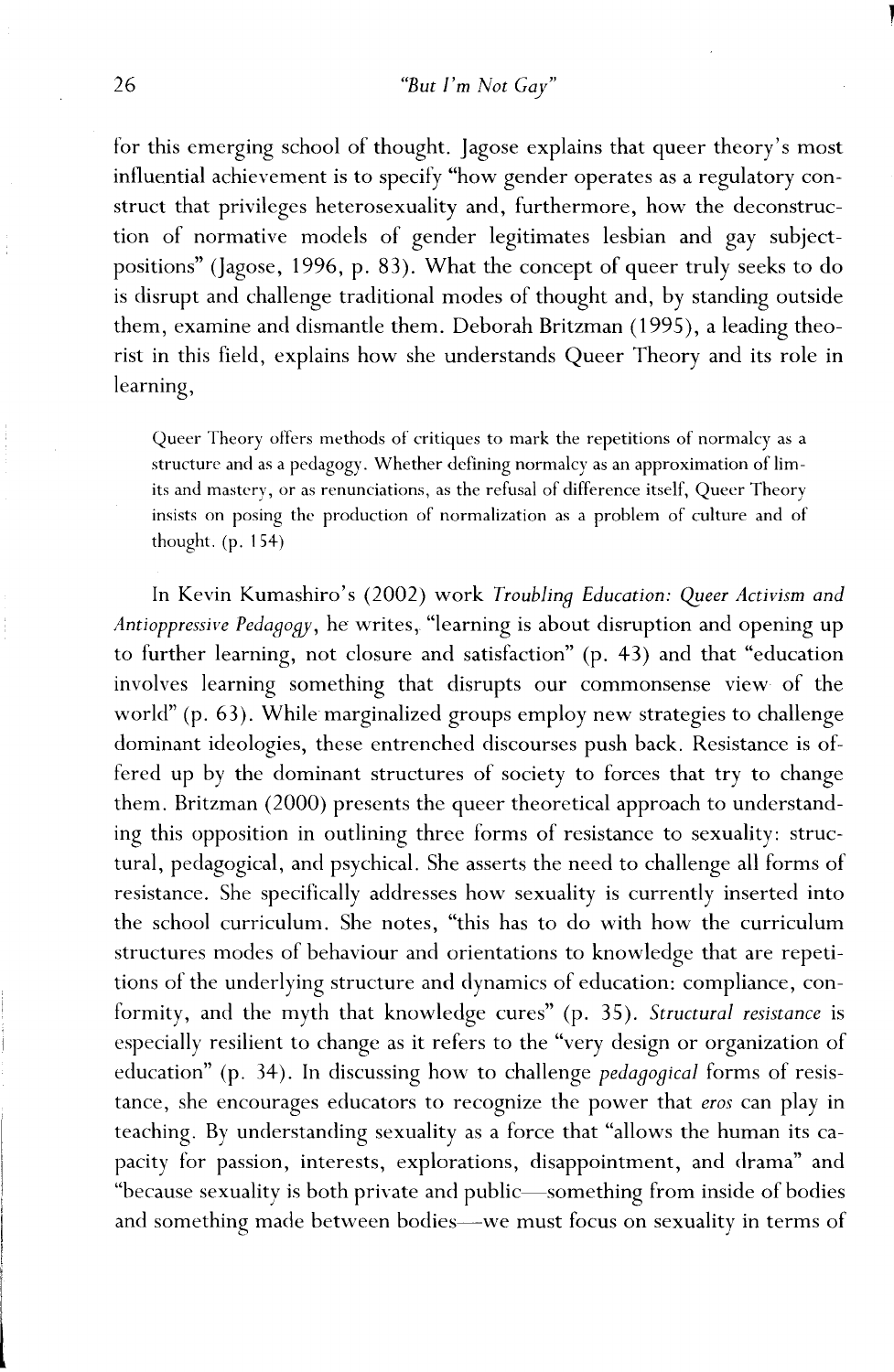its contradictory, discontinuous, and ambiguous workings" (p. 37). Finally, in addressing *psychical* forms of resistance, Britzman advocates working through internal conflicts and ambivalence toward sexuality in order to "raise rather serious questions on the nature of education and on the uses of educational anxiety" (p. 35).

This disruption and open discussion of previously taboo issues can be a very difficult one for teachers to navigate. A liberatory and queer pedagogy empowers educators to explore traditionally silenced discourses and create spaces for students to examine and challenge the hierarchy of binary identities that is created and supported by schools, such as jock-nerd, sciences-arts, male-female, white-black, rich-poor, and gay-straight. In order to move past this, teachers must learn to see schooling as a place to question, explore, and seek alternative explanations rather than a place where knowledge means "certainty, authority, and stability" (Britzman, 2000, p. 51).

Kumashiro, an emerging leader in Queer Theory and antioppressive pedagogy, offers four different approaches that can be used to challenge multiple forms of oppression in schools: "education for the Other, education about the Other, education that is critical of privileging and Othering, and education that changes students and society" (Kumashiro, 2002, p. 23). He advocates most strongly for the application of the latter of these four approaches. In true postmodern fashion, Kumashiro explicitly states that his is not a prescriptive program. He explains,

I do not aim to offer strategies that work. Rather, I hope to offer conceptual and cultural resources for educators and researchers to use as we rethink our practices, constantly look for new insights, and engage differently in antioppressive education ...I encourage readers to think of reading this book as an event that constitutes the kind of antioppressive educational practices that I articulate throughout its discussion. It is queer in its unconventionality and it is activist in the changes it aims to bring about. In this way, my book is not a mere exercise, and not a final product, but a resource that I hope can be in some way helpful to the reader, as it was for the researcher, and as I hope it was for the participants. (Kumashiro, 2002, pp. 25-26)

In this explanation, he is challenging us to find our own ways of creating useful knowledges and understanding the world. He refuses to be placed in the position of authority where his work will be read unquestioningly and used as a one-dimensional text. Instead he is pushing educators to find new methods to destabilize traditional ways of learning and offers different tools with which we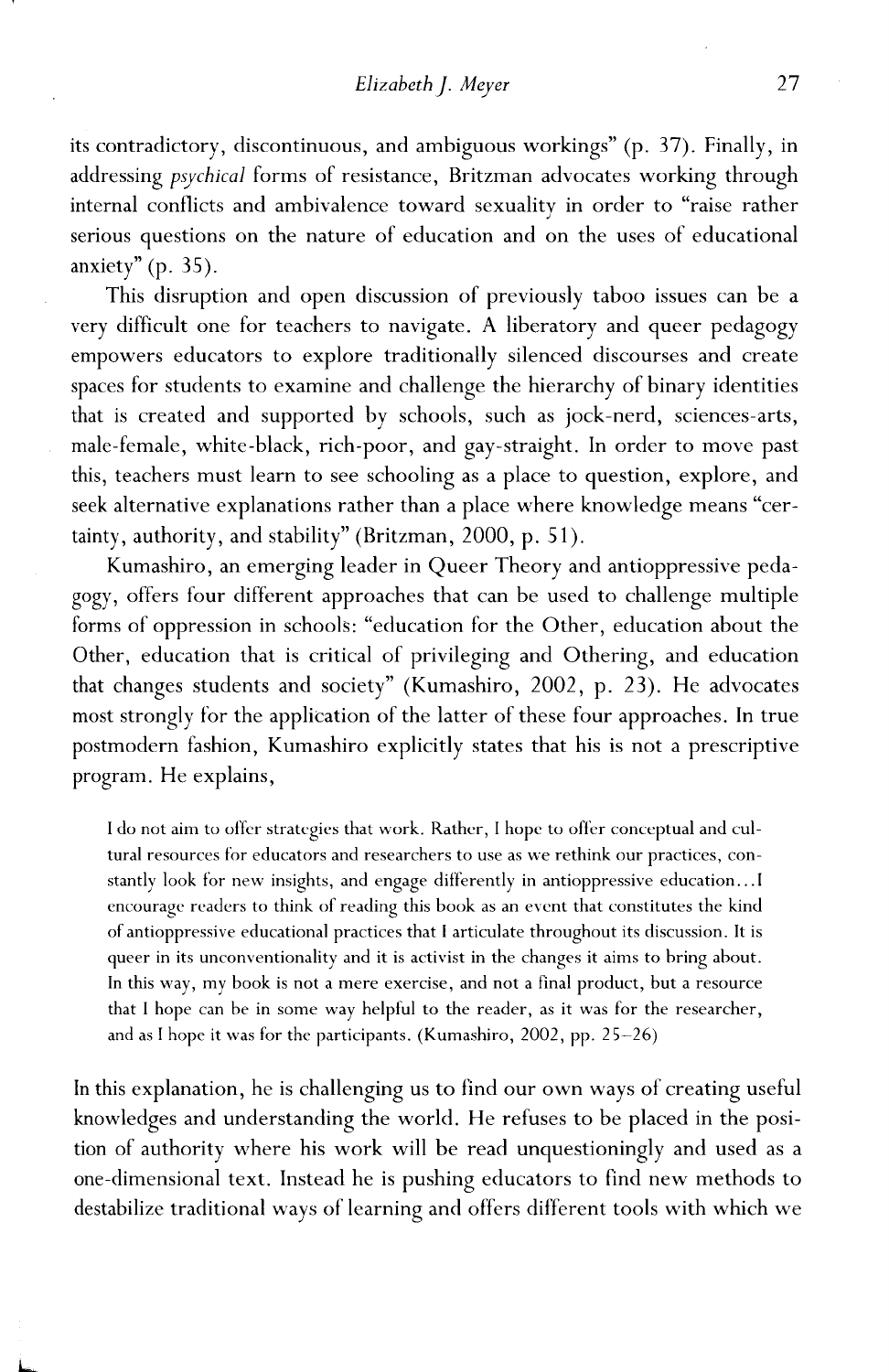can build that understanding. This is what a queer and truly liberatory pedagogy is about.

### **Conclusion**

Historically, schools have been institutions that have filled an important cultural role of teaching children to learn what has been deemed important by the people in power. As a result, children emerge from schools having learned only the language, the history, and the perspectives of the dominant culture. The recent shifts toward critical pedagogy since the civil rights movement and the feminist movements of the 1960s have begun to question this type of schooling in search of a way to create students and citizens who will be critical, engaged, independent thinkers in order to move our society in a more egalitarian direction. In better understanding how the forces of hegemony and discursive power work to shape gender and sexual identities, educators will be more equipped to create classrooms that embody the ideals of a queer liberatory pedagogy.

Queer theory is just another step further down the road initially paved by critical pedagogy, poststructural feminism, and theories of emancipatory education. In calling on educators to question and reformulate through a queer pedagogical lens: ( 1) how they teach and reinforce gendered practices in schools, (2) how they support traditional notions of heterosexuality, and (3) how they present culturally specific information in the classroom, we will be able to reduce and eventually remove all forms of gendered harassment and other related forms of discrimination from schools and, consequently, from most realms of society. Schools need to begin to challenge and disrupt traditional ways of knowing and encourage students to question and "trouble" all that is passively assumed and taken for granted in society. Institutions of learning must redefine themselves in order to move toward a truly liberatory and emancipatory learning experience. This project is building on and extending the work of critical pedagogy. Barry Kanpol ( 1994) affirms,

the critical pedagogue always seeks just and fair ways to alter a system which, by and large, and despite seemingly good intentions, has effectively oppressed many of its members. Critical postmodernism, then, is not only about passive judgment but also about active engagement in change and reform issues that seek to sever inequalities and other forms of social and cultural injustices. (p. 33)

I

l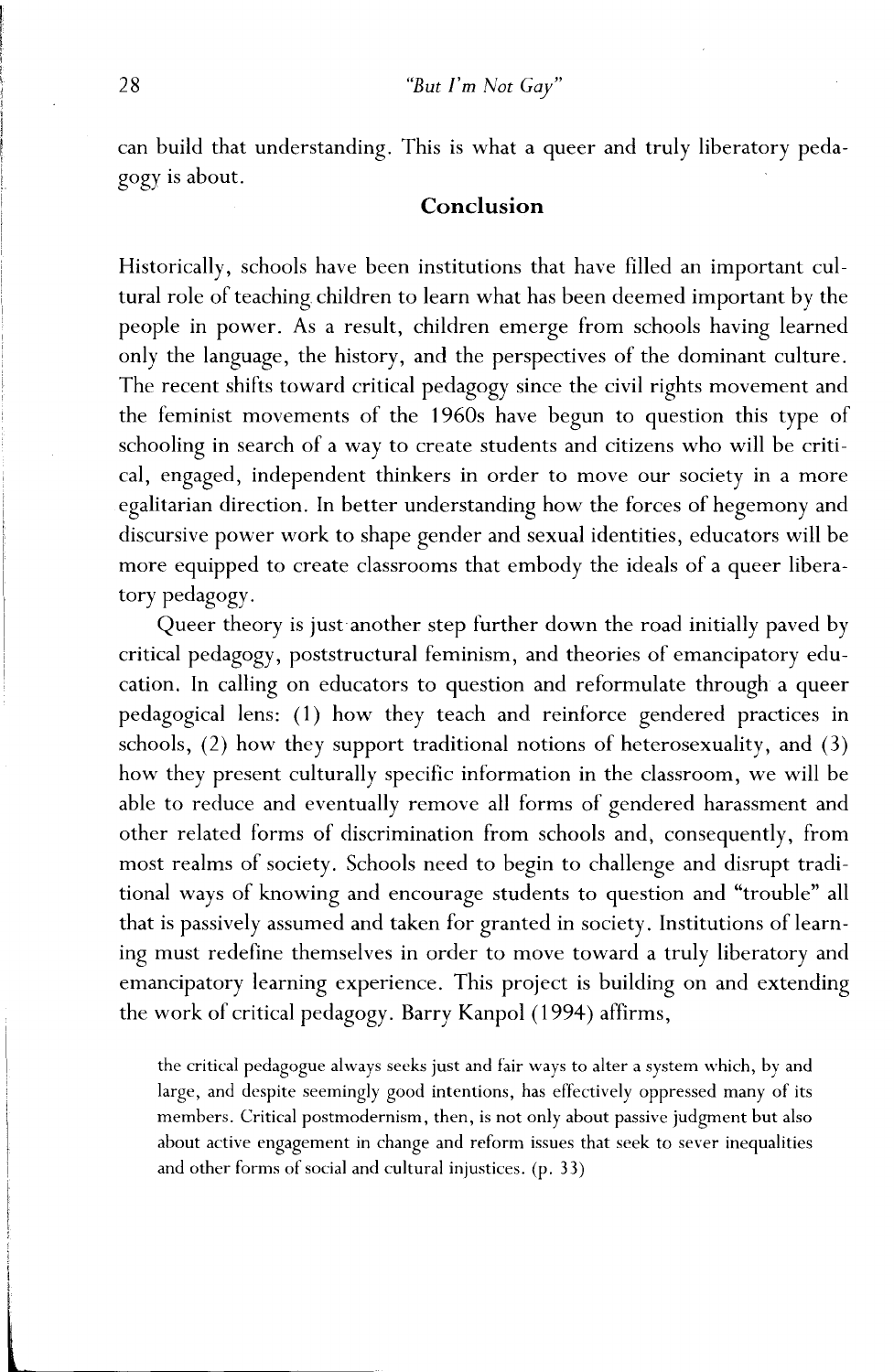By doing away with the docile, submissive, "banking" style of learning in schools, we. can open up more educational possibilities and socially just experiences for future citizens rather than confine them with ideologies of traditional hegemonic, heterosexist, gender roles. In order to move in this direction, it is important to apply the lenses offered by Queer Theory to creatively work through the current obstacles that prevent teachers from teaching passionately and connecting with their students and communities in meaningful ways.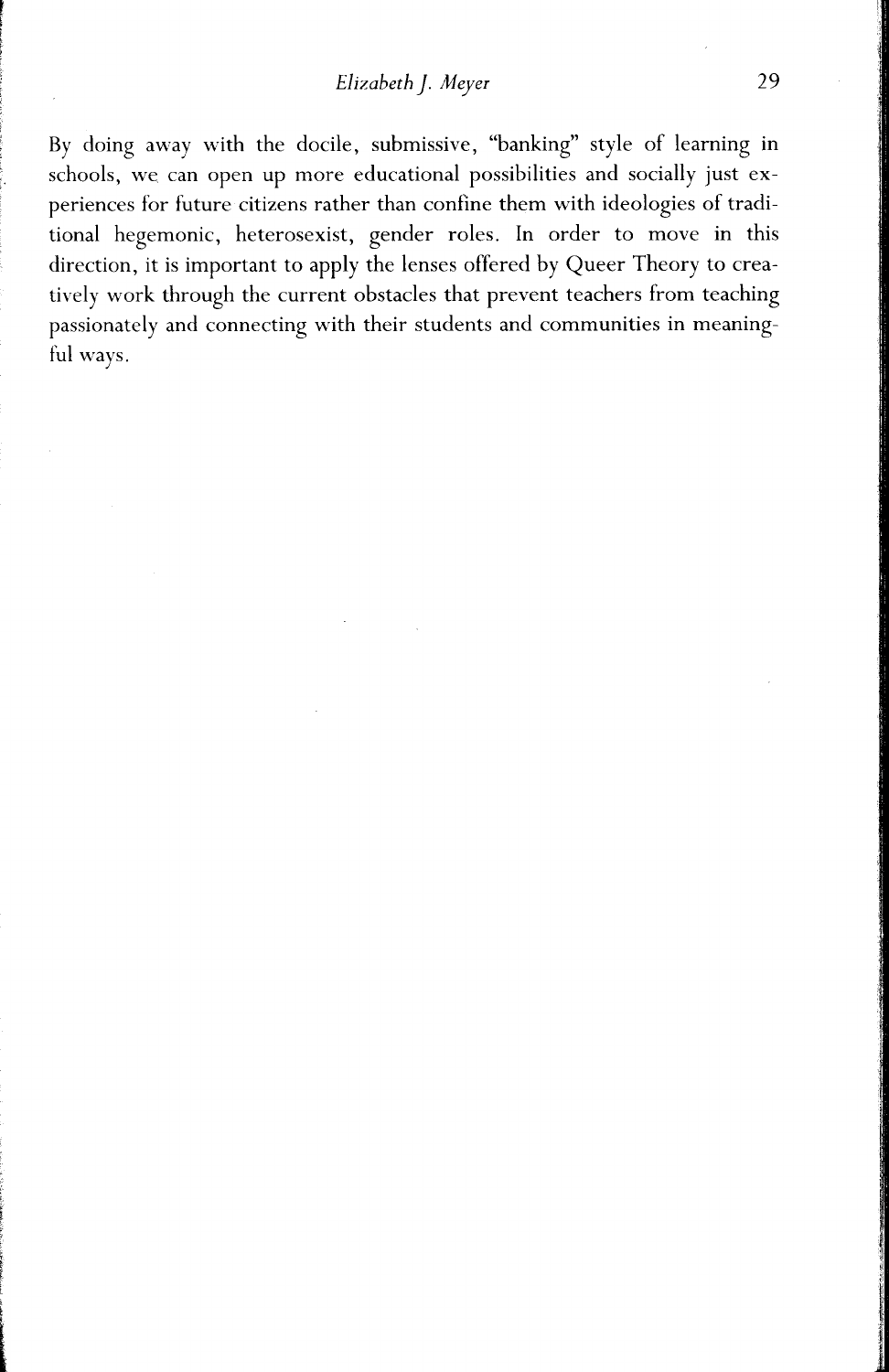#### **Works Cited**

- Apple, M. (1990). *Ideology and the curriculum*. New York: Routledge.
- Apple, M. (2000). Official knowledge: Democratic education in a conservative age (2nd ed.). New York: Routledge.
- Arnot, M. (2002). *Reproducina aender: Selected critical essays on educational theory and feminist politics.* London: Routledge- Falmer.
- Bem, S. (1993). *The lenses of gender: Transforming the debate on sexual inequality*. New Haven: Yale University Press.
- Bochenek, M., & Brown, A. W. (2001). *Hatred in the hallways: Violence and discrimination aaainst lesbian, aay. bisexual, and transaender students in U.S. schools.* Human Rights Watch.
- Bond, L., Carlin, J. B., Thomas, L., Rubin, K., & Patton, G. (2001). Does bullying cause emotional problems?: A prospective study of young teenagers. *BMJ: British Medical jour*nal, 323(7311), 480-484.
- Britzman, D. ( 1995). Is there a queer pedagogy?: Or, stop reading straight. *Educational Theory,*  45(2), 151-165.
- Britzman, D. (2000). Precocious education. In S. Talburt & S. Steinberg (Eds.), Thinking *queer: Sexuality. culture, and education* (pp. 33-60). New York: Peter Lang.
- Brown, L. M. (2003). *Girlfiahtina: Betrayal and rejection amana airls.* New York: New York University Press.
- Butler, J. (1990). *Gender trouble*. New York: Routledge-Falmer.
- Chamberlain\'. Surrey School District No. 36 (Supreme Court of Canada 2002).
- Coalition, C. S. S. (2004). *Consequences of harassment based on actual or perceived sexual orientation* and gender non-conformity and steps for making schools safer. Davis: University of California.
- Derrida, J. (1986a). Differance. In H. Adams & L. Searle (Eds.), *Critical theory since 1965* (pp. 120-136). Tallahassee: University Press of Florida.
- Derrida, J. (1986b). Of grammatology. In H. Adams & L. Searle (Eds.), *Critical theory* since *1965* (pp. 94-119). Tallahassee: University Press of Florida.
- Duncan, N. (2004). It's important to be nice, but it's nicer to be important: Girls, popularity and sexual competition. *Sex Education,* 4(2), 137-152.
- East High Gay/Straight Alliance v. Board of Education of Salt Lake City School District (81 F. Supp. 2d 1166, 1197 [D. Utah 1999] 1999).

Epstein, D., & Johnson, R. ( 1998). *Schoolina sexualities.* Buckingham: Open University Press.

Foucault, M. (1975). *Suneiller et punir: Naissance de la prison.* Paris: Gallimard.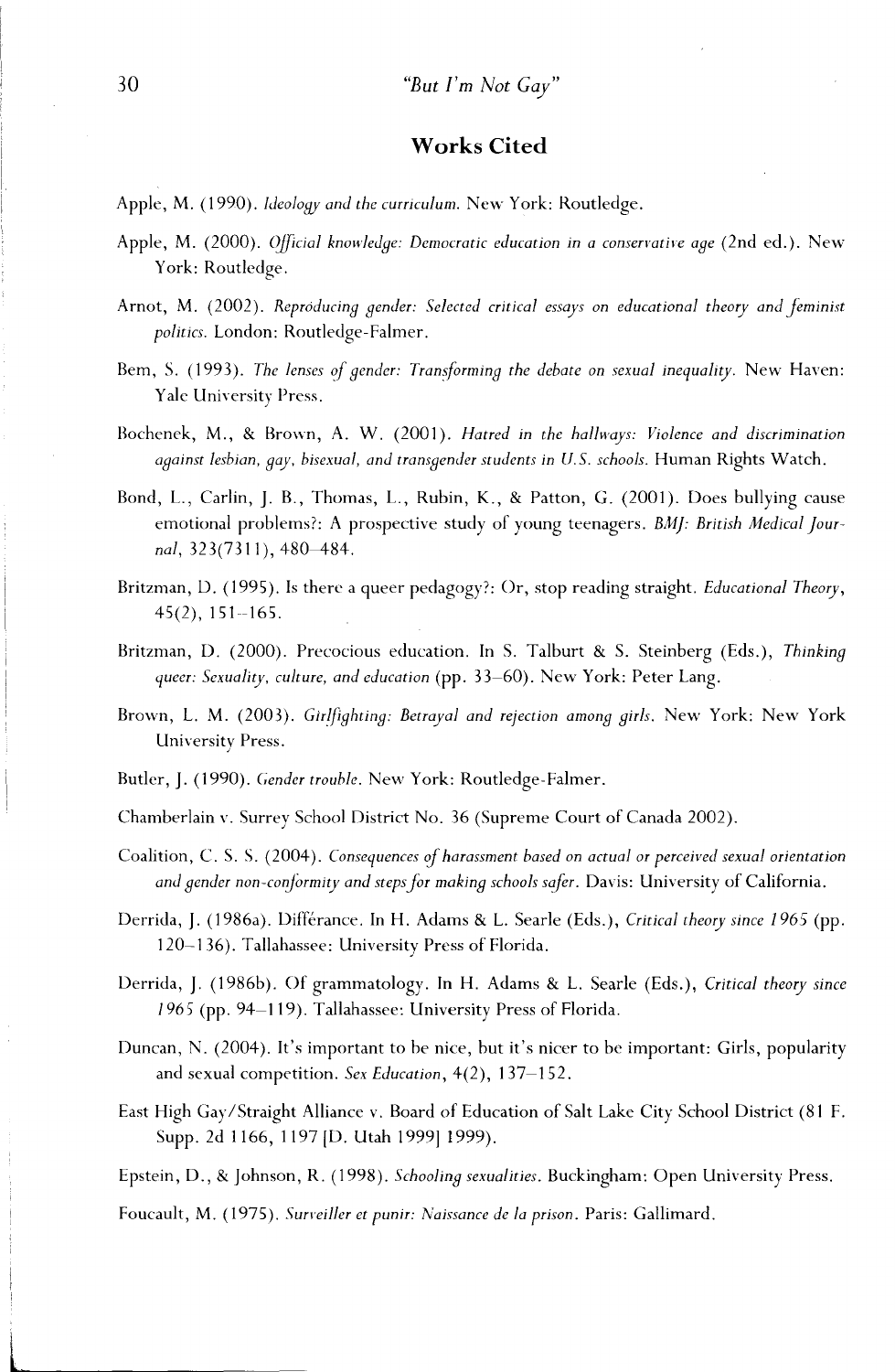- Foucault, M. (1980). *The history of sexuality, volume I: An introduction*, New York: Random House.
- Foucault, M. ( 1986a). The discourse on language. In H. Adams & L. Searle (Eds.), *Critical theory since 196 5* (pp. 148 -162). Tallahassee: University Press of Florida.
- Foucault, M. (1986b). What is an author? In H. Adams & L. Searle (Eds.), *Critical theory since 1965* (pp. 138-148). Tallahassee: University Press of Florida.
- Freire, P. (1970/1993). *Pedagogy of the oppressed*. New York: Continuum.
- Friend, R. (1993). Choices, not closets. In L. Weis & M. Fine (Eds.), *Beyond silenced mices: Class, race, and gender in United States schools* (pp. 209-235). Albany: State University of New York Press.
- GLSEN, H. I. a. (2005). *From teasing to torment: School climate in America, a survey of students and teachers.* New York: GLSEN.
- Gramsci, A. (1995). *Further selections from the prison notebooks* (D. Boothman, Trans.). Minneapolis: University of Minnesota Press.
- Hand, J. Z., & Sanchez, L. (2000). Badgering or bantering?: Gender difference in experience of, and reactions to, sexual harassment among U.S. high school students. *Gender and Society,* 14(6), 718-746.
- Harris, I. (2001). *Hostile hallways: Bullying, teasing, and sexual harassment in school.* Washington, D.C.: American Association of University Women Educational Foundation.
- Jackson, J. (2001, April 10-14). Come out, come out, wherever you are: A synthesis of queer research in education. Paper presented at the American Educational Research Association Annual Meeting, Seattle, WA.
- Jagose, A. (1996). *Queer theory: An introduction*. New York: New York University Press.
- Kanpol, B. (1994). *Critical pedagogy: An introduction*. Westport, CT: Bergin & Garvey.
- Kosciw, J. G., & Diaz, E. M. (2006). *The 2005 national school climate survey: The experiences of* lesbian, gay, bisexual and transgender youth in our nation's schools. New York: Gay, Lesbian, and Straight Education Network.
- Kumashiro, K. (2002). *Troubling education: Queer activism and antioppressive pedagogy*. New York: Routledge-Falmer.
- Lacan, J. (1957/1986). The agency of the letter in the unconscious or reason since Freud. In H. Adams & L. Searle (Eds.), *Critical theory since 1965* (pp. 738-756). Tallahassee: University Press of Florida.
- Lipkin, A. ( 1999). *Understanding homosexuality, changing schools.* Boulder, CO: Westview Press.
- Mac an Ghaill, M. (1995). *The making of men: Masculinities, sexualities, and schooling.* Philadelphia: Open University Press.